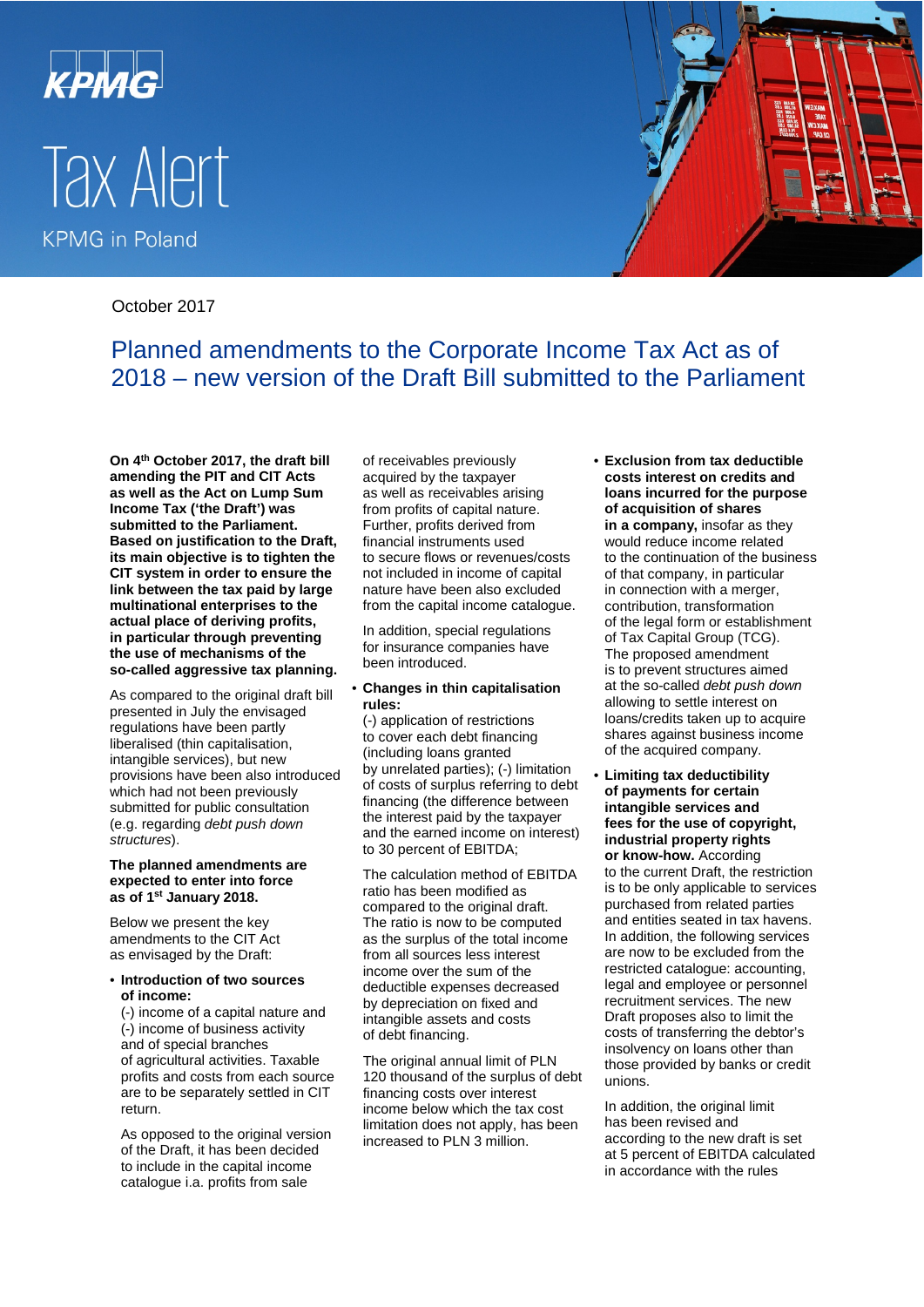similar to those used for the purpose of thin capitalisation ratio.

The above restrictions should not apply to re-invoiced costs nor to costs directly associated with the production of goods or the provision of services.

Similarly as in the case of thin capitalisation, the annual limit of unrestricted expenses has been raised to PLN 3 million.

The above cost deductibility limitations should not apply to payments for intangible services within companies forming TCG.

- **Modification of tax regulations on Tax Capital Groups (TCGs):** (-) decrease of threshold for TCGs, (-) exclusion of donations from tax deductible costs. The current Draft removes the prohibition of participation in TCGs of companies operating within the Special Economic Zones.
- **Depreciation of the intangible assets.** The Draft introduces a restriction in tax depreciation of intangible assets as well as in tax deductibility of royalties charged for their use, if those assets were acquired by the taxpayer or self-developed and subsequently disposed – up to the amount of profit from their original disposal.

The new Draft clearly stipulates that the above limitation applies also to intangible assets previously acquired or self-developed by a tax transparent entity, whose partner is the taxpayer.

• **Introduction of a minimum taxation on commercial property**  (malls or office buildings) of initial value exceeding PLN 10 million; the tax rate will amount to 0.42 percent of the surplus of the initial value over the amount of PLN 10 million p.a.

According to the Draft, the tax would not be levied on real estate assets used exclusively or mainly for the taxpayer's own purposes.

- **A change in CFC rules.** The Draft clarifies that, in assessing whether the genuine economic a CFC has a substantial character, the ratio of CFC profits form genuine business activity to its total profits is to taken into account.
- **Revised rules on the taxation of demergers** regarding taxable profits and costs upon sale of shares in the demerged company following its spin-off.
- **Broadening the scope of real estate company clause** to include almost all commercial entities and their receivables.
- **The introduction of an economic substance (anti-avoidance) clause** for a contribution of business or an organised part thereof (as tax neutrality condition).
- **Increase in one-off tax depreciation threshold** from PLN 3 thousand to PLN 10 thousand.
- **Adjustment of the list of annual depreciation rates to the 2016 Fixed Assets' Classification.**

The impact of the planned amendments on the situation of taxpayers requires an individual case-by-case analysis. However, the principal objective of the Draft is to tighten the existing corporate tax system. In addition, new forms of taxation are to be introduced increasing the overall level of tax burden suffered by many taxpayers. Hence, the general effect of intended changes on taxpayers should be assessed as negative.

Please contact us if you would like to obtain more information on the draft amendments or discuss their impact on future tax obligations of your company as well as any possible changes in current business activity model to be best prepared for the new law.

The information contained herein is of a general nature and is not intended to address the circumstances of any particular individual or entity. Although we endeavour to provide accurate and timely information, there can be no guarantee that such information is accurate as of the date it is received or that it will continue to be accurate in the future. No one should act on such information without appropriate professional advice after a thorough examination of the particular situation.

The KPMG name and logo are registered trademarks or trademarks of KPMG International.

© 2017 KPMG Tax M.Michna sp.k., a Polish limited partnership and a member firm of the KPMG network of independent member firms affiliated with KPMG International Cooperative ("KPMG International"), a Swiss entity. All rights reserved.